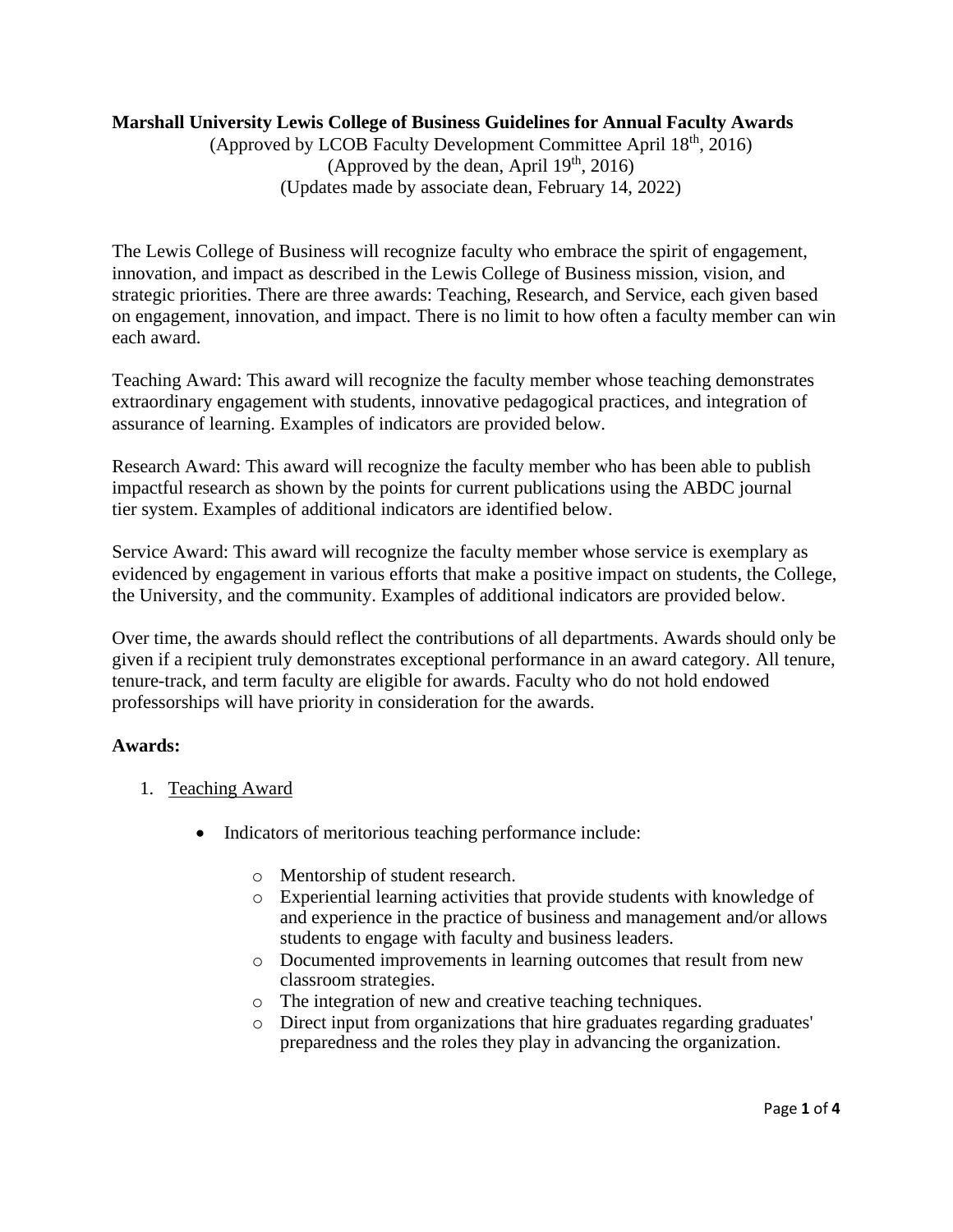o Classroom activities that result in a positive impact on students, business theory, businesses, society, the global community, teaching, and faculty.

### 2. Research Award

- Indicators of meritorious research performance include:
	- o Cross disciplinary collaboration.
	- o Breakthrough research that forges a field or topic of study.
	- o Research that uses new and unique data gathering and/or analytical methods.
	- o Intellectual contribution outcomes with themes or focus areas valued by the business school's mission.
	- o Inclusion of academic work in the syllabi of other professors' courses.
	- o Editorships, associate editorships, editorial board memberships, and/or invitations to function as journal reviewers for recognized, leading peerreviewjournals.
	- o Recognitions for research in an academic society, and other recognition by professional and/or academic societies for intellectual contribution outcomes.
	- o Competitive grants awarded by major national and international agencies (e.g., NSF and NIH) or third-party funding for research projects.
- 3. Service Award
	- Indicators of meritorious service performance include:
		- o Extracurricular activities that allow students to engage with faculty and active business leaders. Structured and unstructured student mentoring.
		- o Engagement with peers as well as community and business professionals.
		- o Service opportunities that result from new thinking and problem solving.
		- o Well-planned, well-developed, rational and creative experimentation or entrepreneurial service.
		- o Case studies, consulting reports, presentations, workshops or other tools/methods developed for companies and business professionals that have led to solutions to business problems.
		- o Memberships on boards of directors, serving as an expert on policy formulation, witness at legislative hearings, member of special interest groups/roundtables, etc.

#### **Award Amounts:**

Each of the three possible awards will be for \$1,000.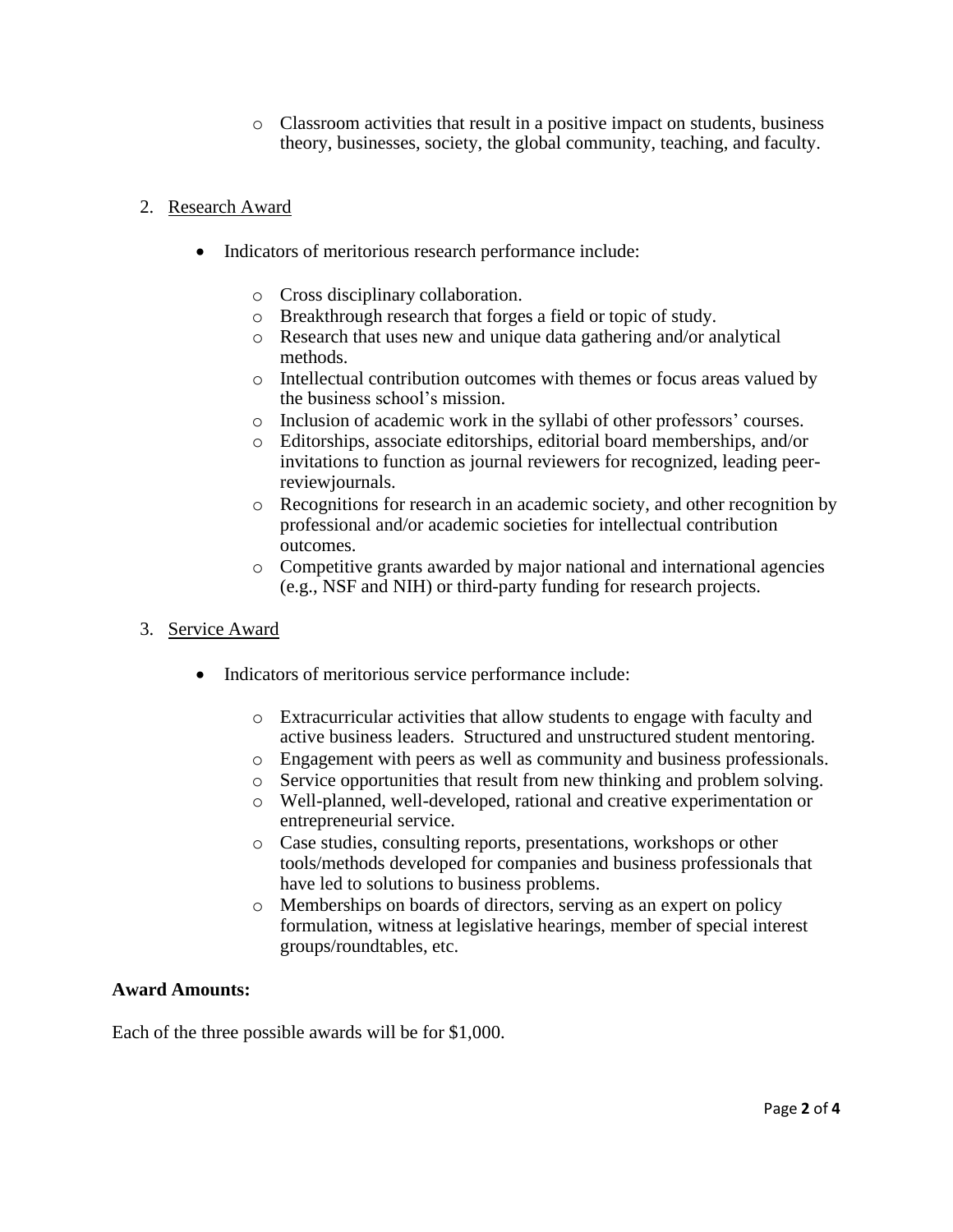## **Annual Awards Committee:**

An Annual Awards Committee will be formed to provide recommendations to the Dean of the Lewis College of Business. The Annual Awards Committee will be made up of:

- 1. The Department Chair for each of the departments in the Lewis College of Business
- 2. One faculty member selected by each of the Lewis College of Business departments
- 3. At least one Associate Dean

## **Selection Process**

- Each department may nominate at most, one person per award based on the initial nominations of the department faculty.
- The Annual Awards Committee will contact nominees and request an application packet.
- Nominees will put together an application packet to highlight their qualifications and show how their activities demonstrate engagement, innovation and/or impact in the last year. This packet may include but is not limited to:
	- o A listing of leadership positions held at the department, college, university, and community levels, including achievements in the position.
	- o Copies of scholarly publications and conference presentations, including those forthcoming
	- o Evidence of the improvement on student learning and outcomes
- The Annual Awards Committee will review supporting nominee information, and provide recommendations for each award to the Dean of the Lewis College of Business
- The Dean will review and consider the recommendations of the Annual Awards Committee in making the final determination of award recipients.

## **Additional Sources to Assist with the Selection Process:**

Committee members may also call upon the Director of Stakeholder Engagement, the Director of Student Services, the Director of Graduate Student Services, and/or other stakeholders to provide information on faculty performance as it pertains to engagement, innovation and impact, as needed.

# **Yearly Timetable:**

• Departments will provide nominations to the Annual Awards Committee by the first Friday of March each year. Within the department, a faculty can be nominated or selfnominated. If there is more than one nomination for an award, department faculty will vote. The department head will not take part in the voting process. Once the nominees are finalized, the department chair will announce the list of candidates for the awards to the department faculty before forwarding the list to the Annual Awards Committee.